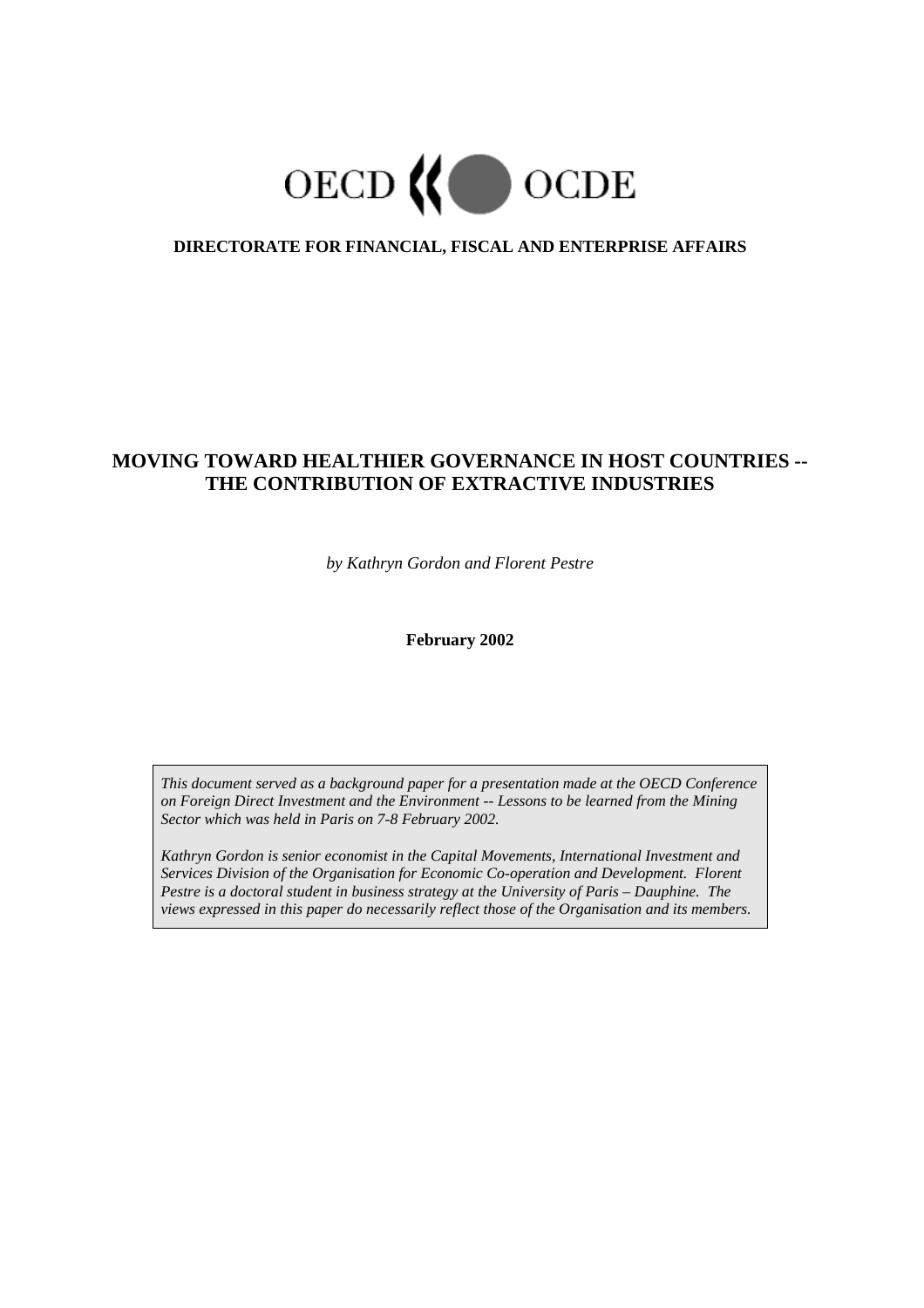# **ABSTRACT**

Mining companies have made considerable progress in controlling their environmental outcomes. OECD research shows that they have acquired management expertise and contributed to the growth of standards that help them improve their performance at lower cost.

Their efforts are an essential component of broader control systems designed to get better environmental outcomes from mining activities. However, the effectiveness of these private measures will be undermined if the overall framework in which businesses operate is working poorly. This framework includes law and regulation, of course, but also mechanisms by which "softer" pressures are formulated and applied to business behaviour. Even very general framework conditions -- such as protection of basic human, labour and civil rights and freedom of the press -- play an important role in influencing environmental outcomes in mining and all other sectors. No country is perfect in these respects -- getting these settings right represents a continual struggle for any society. The real challenge for the mining sector arises from the fact that it sometimes operates in countries that have fundamental problems in these areas.

Although the overall share of the mining sector in the world total is quite small, its importance for some economies can be large and the underlying issues affect the welfare of millions of people. Mining companies have an important, but necessarily only partial, role to play in improving these framework conditions in these countries. In responding to this challenge, they have sponsored anti-corruption activities in their industry organisationsand have begun to look at what happens to mining tax revenues once they enter public financial systems and at the transparency and design of the financial arrangements that link them to host countries. This is useful. More generally, mining companies could usefully act in co-operation with other extractive industry firms, with international organisations and with home and host governments to advance an overall governance agenda that already enjoys widespread consensus among all these actors. OECD experience shows that, even with general agreement on the desirable thrust of policy reform, the difficulty always lies in doing it. Mining companies can make an important contribution to creating momentum for reform and providing technical expertise for improving the general framework that influences mining regimes in host countries.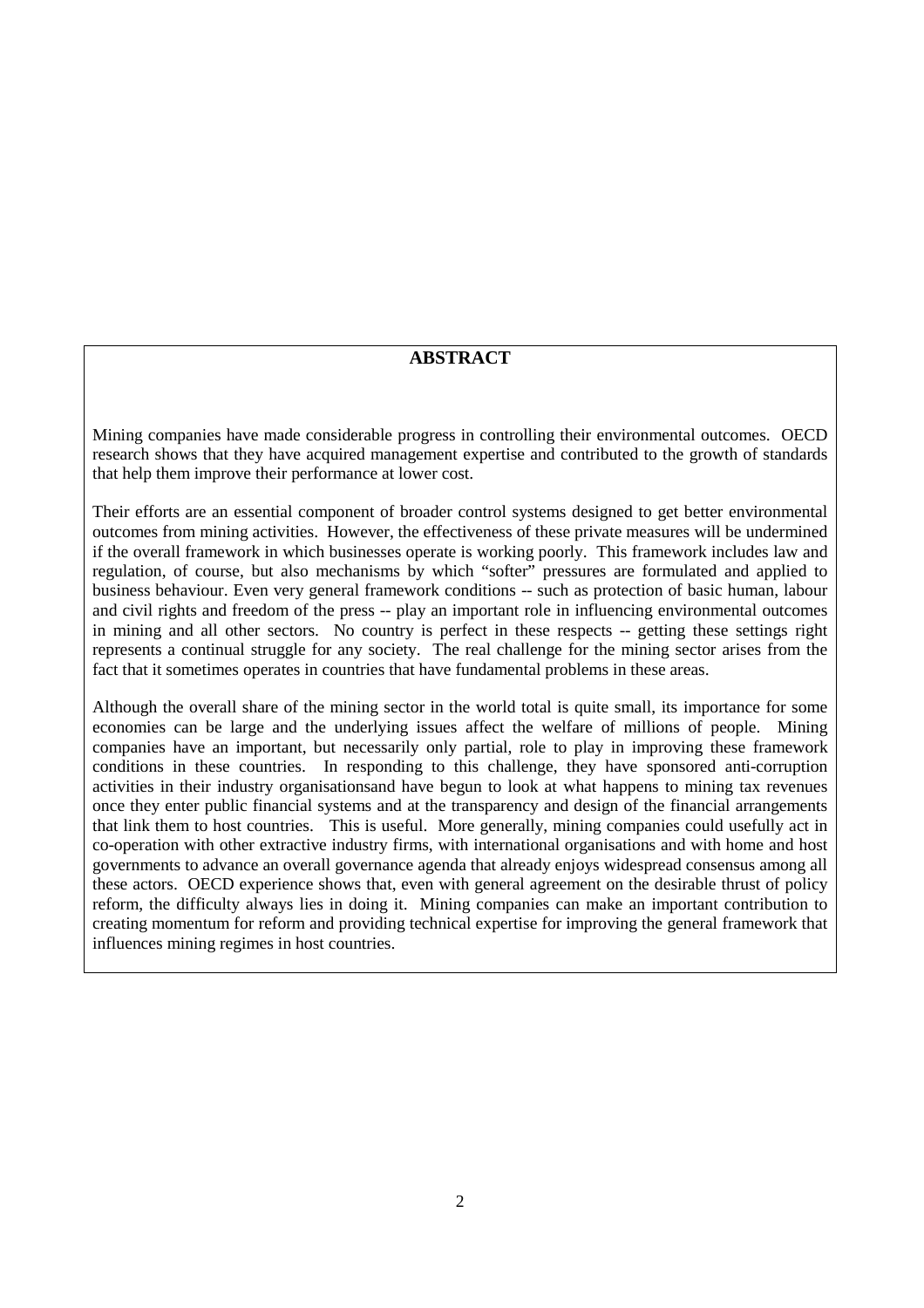# **TABLE OF CONTENTS**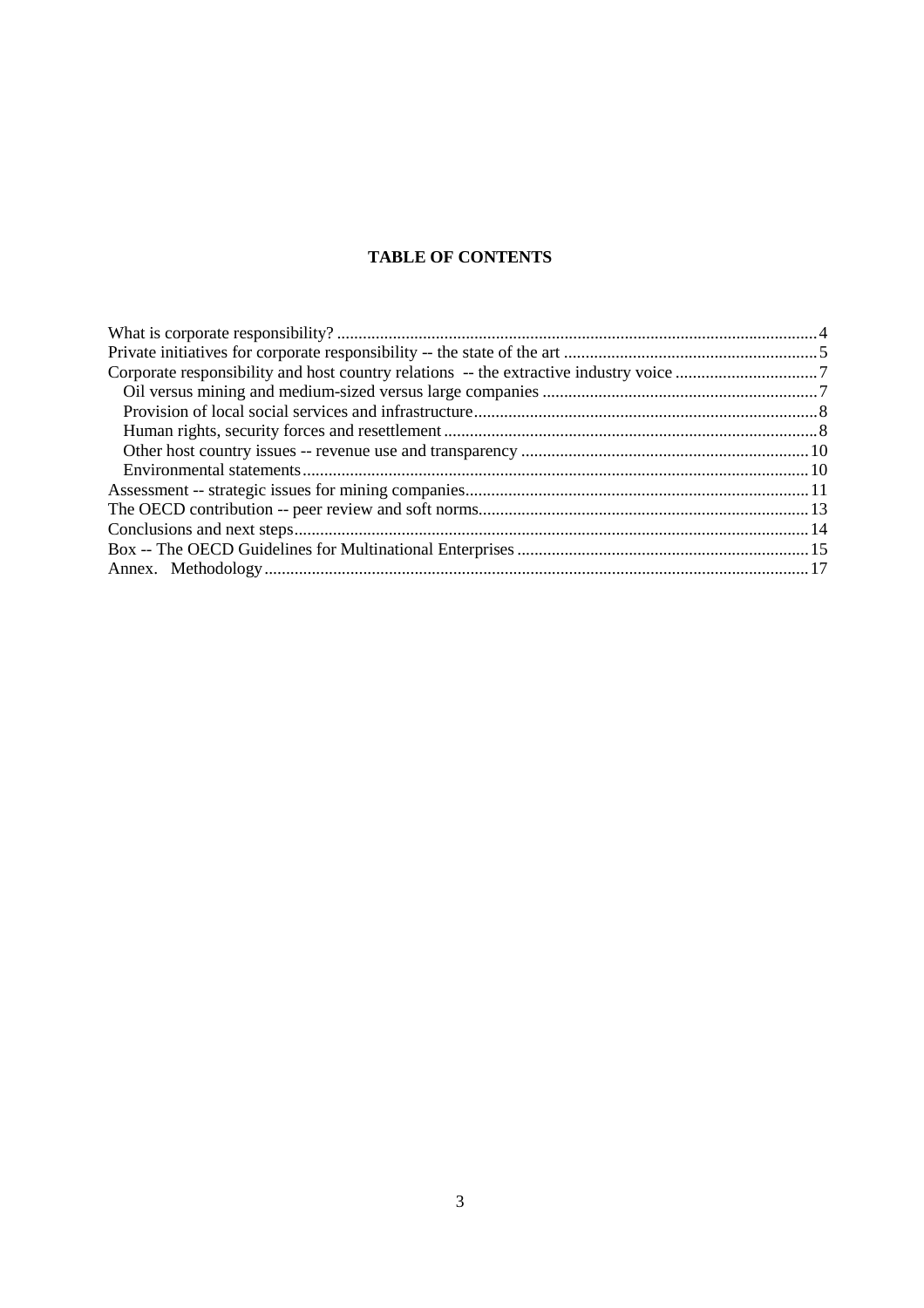#### **Foreign Direct Investment and the Environment -- Lessons to be learned from the Mining Sector**

Session Three -- Business Responses to the FDI Environment Challenge

# **MOVING TOWARD HEALTHIER GOVERANCE IN HOST COUNTRIES -- THE CONTRIBUTION OF EXTRACTIVE INDUSTRIES**

*Natural resources can be a source of great good… or dreadful ill. The key element is not the resource itself, but how it is exploited. An orderly mining regime, operating within a transparent and predictable legislative and fiscal framework, can be a major source of prosperity for governments and people. Without it, mineral wealth… will be a magnet for the greedy and corrupt to line their own pockets at the expense of the people.*

> *Nicky Oppenheimer, Chairman, De Beers Address at the Commonwealth Business Forum, November 1999 Diamonds Working for Africa*

1. The discussants for this session have been asked to elaborate on the potential of voluntary approaches for improving environmental performance. I suggest that we first take a step back and look at what corporate responsibility is and at how it fits into the broader processes by which society seeks to get what it wants out of the business sector. We will then examine the "state of the art" in corporate responsibility initiatives and look at an OECD survey on how mining companies view their roles in the societies in which they operate.

# **What is corporate responsibility?**

2. The business community has made and will continue to make essential contributions toward achieving the goal of sustainable development. It is worth recalling that business' most important contribution is the conduct of business itself -- its core responsibility, is to yield adequate returns to owners of capital by identifying and developing promising investment opportunities. In the process, businesses provide jobs and produce goods and services that consumers want to buy. OECD economic history attests to the power of the business sector to raise general welfare and living standards when operating in effective governance environments.

3. Of course, corporate responsibility goes beyond this core function. Businesses also have to comply with legal and regulatory requirements and, as a practical matter, must respond to "softer" societal expectations that are not written down in law books. OECD research suggests that many businesses have invested heavily in improving their abilities to do this. Companies make this investment because they recognise their interdependence with the societies in which they operate. Indeed, interdependence lies at the heart of corporate responsibility, which we at the OECD define as the actions taken by businesses to nurture and enhance their relationships with the societies in which they operate.

4. However, interdependence is always a two-way street. Societies can also act to nurture this relationship by providing such services as law enforcement, appropriate regulation, and investment in the many public goods used by business and by financing these activities via a well designed, disciplined tax system. If the actions of both business sectors and societies are successful, then the "fit" between the two helps to foster an atmosphere of mutual trust and predictability that facilitates the conduct of business and enhances economic, social and environmental welfare.

5. The concepts of governance and corporate responsibility are inseparable. As pointed out by the noted governance expert, Adrian Cadbury, systems of public and private governance help economies and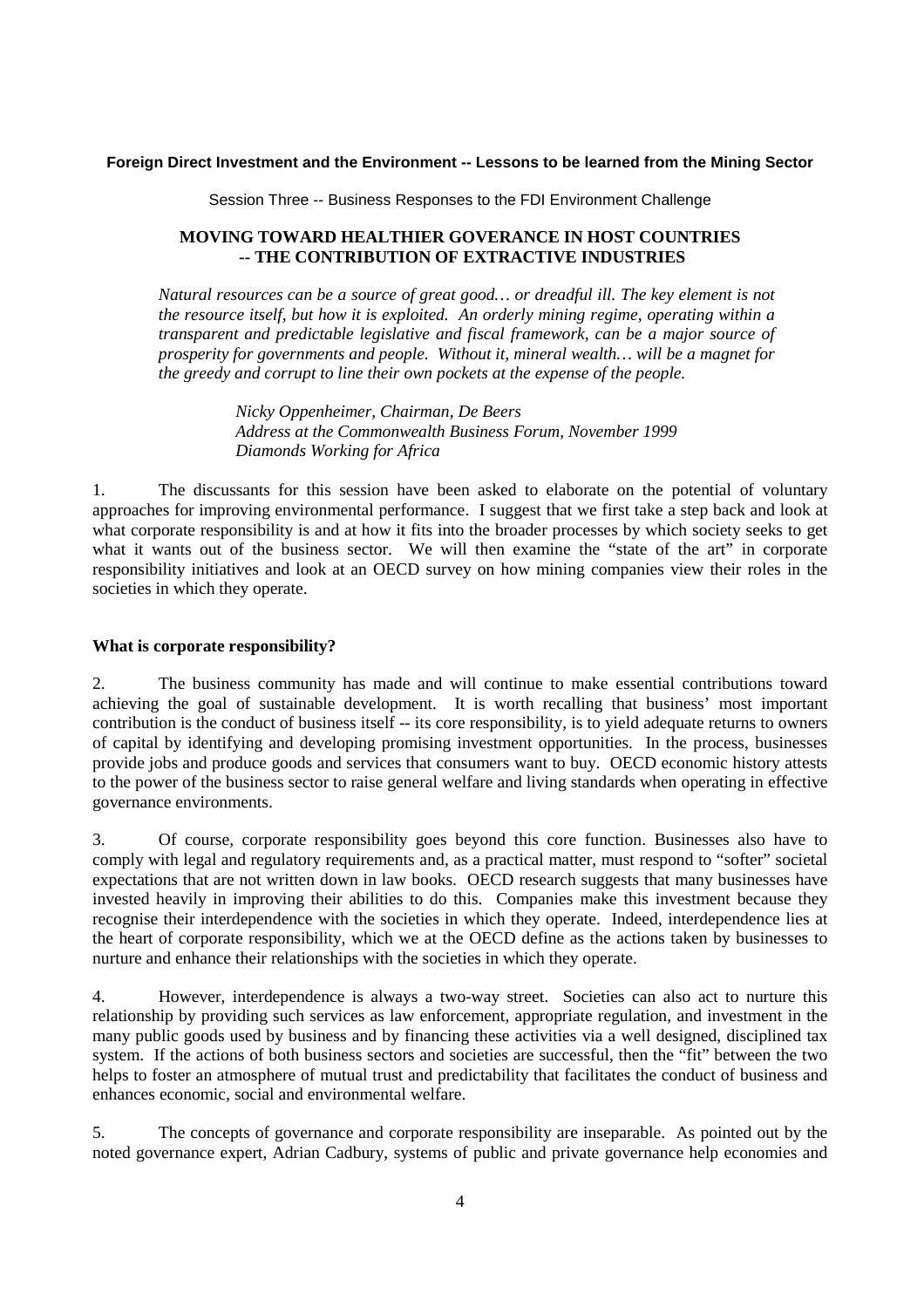organisations strike the "right balance between economic and social goals and between individual and communal goals." Getting this balance right is an ongoing task for any society. Success hinges on the creation of appropriate systems of law and regulation. It also requires suitable channels for less formal influences on business behaviour such as those coming from employees and colleagues or from the press and civic organisations. Thus, labour, civil and political rights are essential parts of both the public and private governance mixes. Finally, governments must be efficient and effective enough to deliver the various services that support business activity (prudential supervision, infrastructure investment, etc.). These include protection of property, contract enforcement, investment in public goods and provision of public services. If governments don't play their roles, the business community won't be able to play its part either -- corporate responsibility goes hand-in-hand with government responsibility.

6. The governance framework can be viewed as providing signals and incentives that guide companies in making investment choices that will not only yield adequate returns to owners of capital, but also conform to socially agreed trade-offs and constraints. For example, if societies are to benefit from mining company activities, then answers need to be produced to some basic questions -- What is an allowable trade-off between environmental harm and current income? What is society's risk tolerance in certain areas (e.g. for occupational health and safety, public safety)? Although business has an important role in expressing its views on what these trade-offs and constraints should be, its voice is necessarily only partial. The answers need to be produced by processes that are balanced and inclusive so as to ensure that the relevant stakeholders and interest groups have their say. Despite the higher profile roles that international organisations and NGOs have assumed in recent years, the answers to these basic questions are still largely formulated via domestic political processes. The next section will show that progress on private initiatives -- including many undertaken by mining companies -- has been significant. However, the picture is not wholly positive. Subsequent sections will argue that the real problems lie in how the rules of the game are formulated in many host societies.

#### **Private initiatives for corporate responsibility -- the state of the art**

7. In a world that is in dire need of good news, there is quite a bit of it on the corporate responsibility front. A recent OECD Study, *Corporate Responsibility -- Private Initiatives and Public Goals (2001)*, using databases covering over two thousand organisations in thirty countries shows that most large OECD-based multinational enterprises have issued codes of conduct setting forth commitments in such areas as labour, environment, health and safety. Over the last fifteen years or so, principles and management methods have emerged that allow businesses to address ethical issues about which they would have been incapable of organising any systematic response even as recently as two decades ago.

- − *Global phenomenon*. OECD research suggests that most major multinational enterprises have participated in this trend. For example, nearly all of the top 100 multinational enterprises publish material outlining the principles and management techniques they use to control environmental, health or safety outcomes or in the area of labour relations (Figure 1).
- *Growing expertise.* A new pool of international management expertise has been created. This new cadre of managers combines knowledge of regulatory and legal compliance with management control expertise. To cite only two examples, their activities can be readily seen in the emerging consensus on management practices in the corporate fight against corruption and in the increasingly sophisticated and standardised approach to environmental management. Figure 2, for example, shows the high rates of adoption of formal management systems among European companies operating in high environmental impact sectors. Mining is among the sectors with the highest rates of adoption.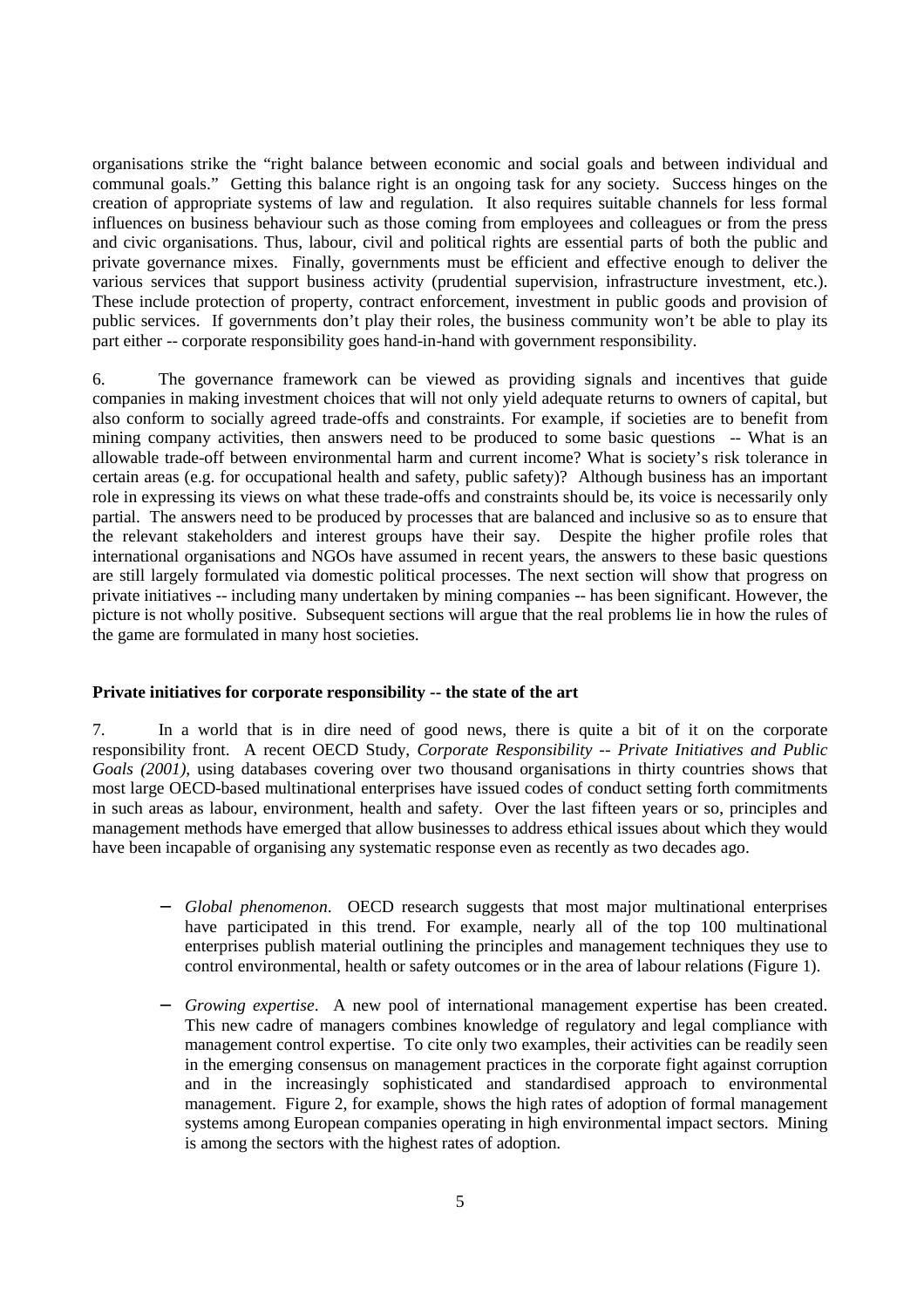# **Figure 1. Top 100 Multinational Enterprises with Policy Statements on Environment, Health and Safety**



(per cent of UNCTAD's list of top 100 multinational enterprises)

## **Figure 1. Figure 2. EMS Adoption by European Companies in High Environmental Impact Sectors**



(per cent adopting a formal environmental management system)

Source: OECD/EIRIS (Ethical Investment Research Service) OECD Secretariat aggregations using data compiled by EIRIS on the environmental practices of 1650 companies from FTSE-Europe index. 424 companies are from high environmental impact sectors (Corporate Responsibility: Private Initiatives and Public Goals, OECD 2001).

Source: OECD.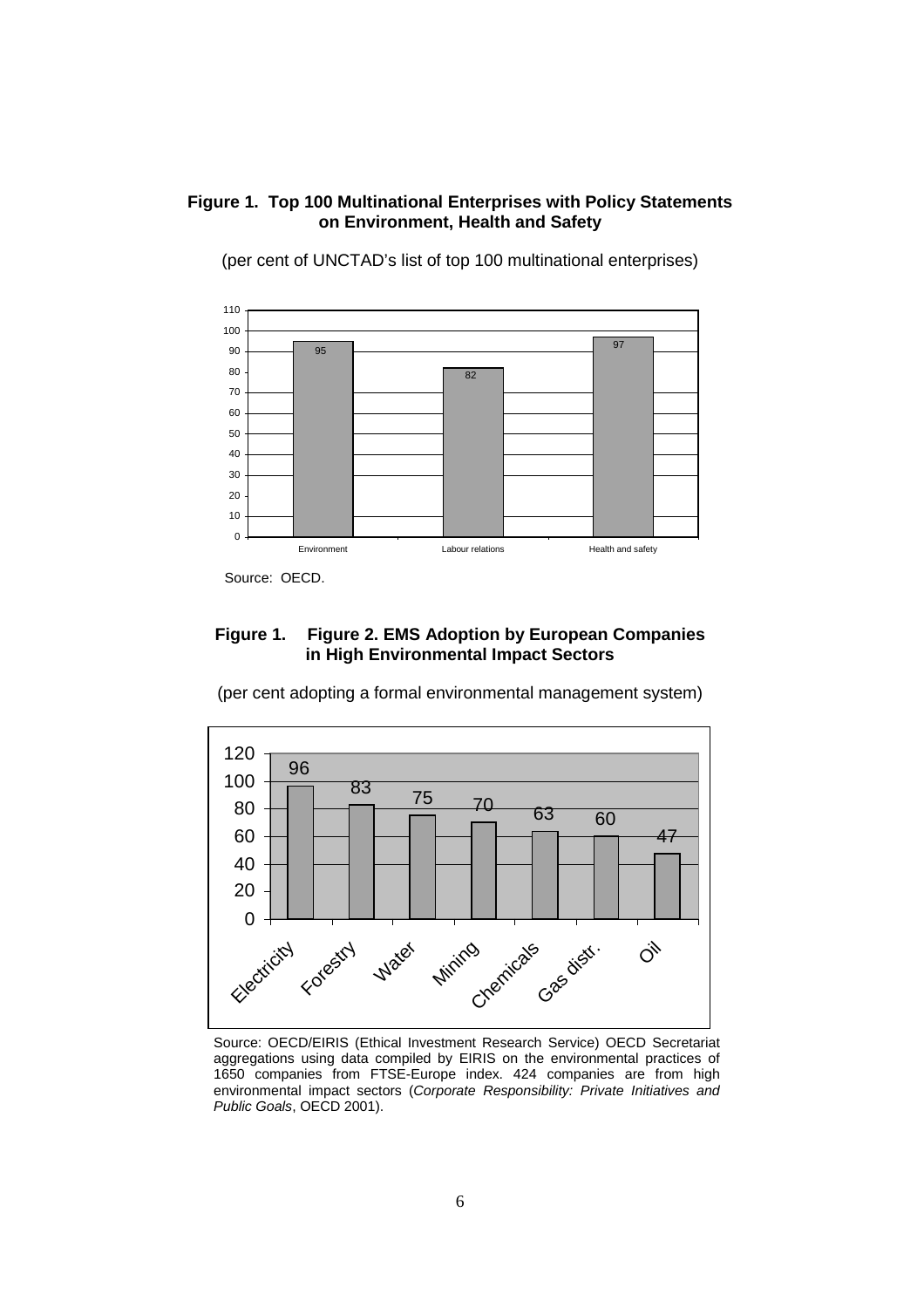*Emerging standards*. Standards in support of improved non-financial accountability and performance have been developed and these are now being used, refined and tested through day-to-day use by companies. For example, about two-thirds of the high environmental impact companies shown in Figure 2 use a standard environmental management system (either ISO 14001 or EMAS). Other examples of standardisation are the Global Reporting Initiative for corporate reporting in support of sustainable development and the Voluntary Principles on Security and Human Rights.

8. Of course, not all of the news is good -- globalisation has raised legitimate public concerns about some aspects of business conduct. Some OECD-based multinational enterprises, including some in the mining sector, are perceived as being party, sometimes inadvertently, to serious problems -- corruption of public officials, human rights abuses and serious environmental degradation. Further progress is needed in building a governance framework -- incorporating both domestic and international elements -- that will allow these difficult issues concerns to be addressed.

#### **Corporate responsibility and host country relations -- the extractive industry voice**

*The mining industry wants to better organise its voice to enable it to contribute more positively to public debate on sustainable development, which provides a coherent framework in which to address diverse issues. --- Global Mining Initiative leaflet "An Industry in Transition"*

9. Extractive industries companies help to convert non-renewable resources into products that enhance the living standards of much of the earth's population. While exploring for, extracting and distributing mineral or petroleum deposits, these companies often find themselves investing in what one of them describes as "some of the most difficult operating environments in the world." In extreme cases, these include places where violence, corruption and human rights abuses are common and where basic government services (law enforcement, social protection and regulation) are not available or not functioning well. As a result, these companies must often deal with some of the most daunting corporate responsibility challenges around -- serious human rights issues (e.g. management of security forces, resettlement), environment and nearly every aspect of the fight against corruption. In dealing with these issues, extractive industry companies face a patchwork of regulatory and legal frameworks that reflect various pressures coming from both host and home countries. Home country pressures can be quite strong -- these stem from NGO campaigns, from threats of litigation or criminal charges (e.g. on human rights or bribery of public officials). Customers, business partners and employees can also exert pressure.

10. The OECD Secretariat has conducted a survey of how multinational enterprises in extractive industries view their roles and contributions in host societies. The sample consists of 59 extractive industry companies -- 29 oil companies and 30 mining companies. It covers a range of enterprises types, including very large, visible companies and medium-sized firms with little public visibility. The mining companies in the sample operate in dozens of countries and in some very difficult investment environments (e.g. Angola, Colombia, Congo, Indonesia and Zambia). The Annex describes the methodology. Selected results are presented in Figure 3.

#### *Oil versus mining and medium-sized versus large companies*

11. Thirty-eight per cent of the petroleum companies and 13 per cent of the mining companies make extensive statements about their roles in host societies. Forty-three per cent of the mining companies make no statement whatsoever on these issues (compared with 3 per cent of the oil companies). The amount of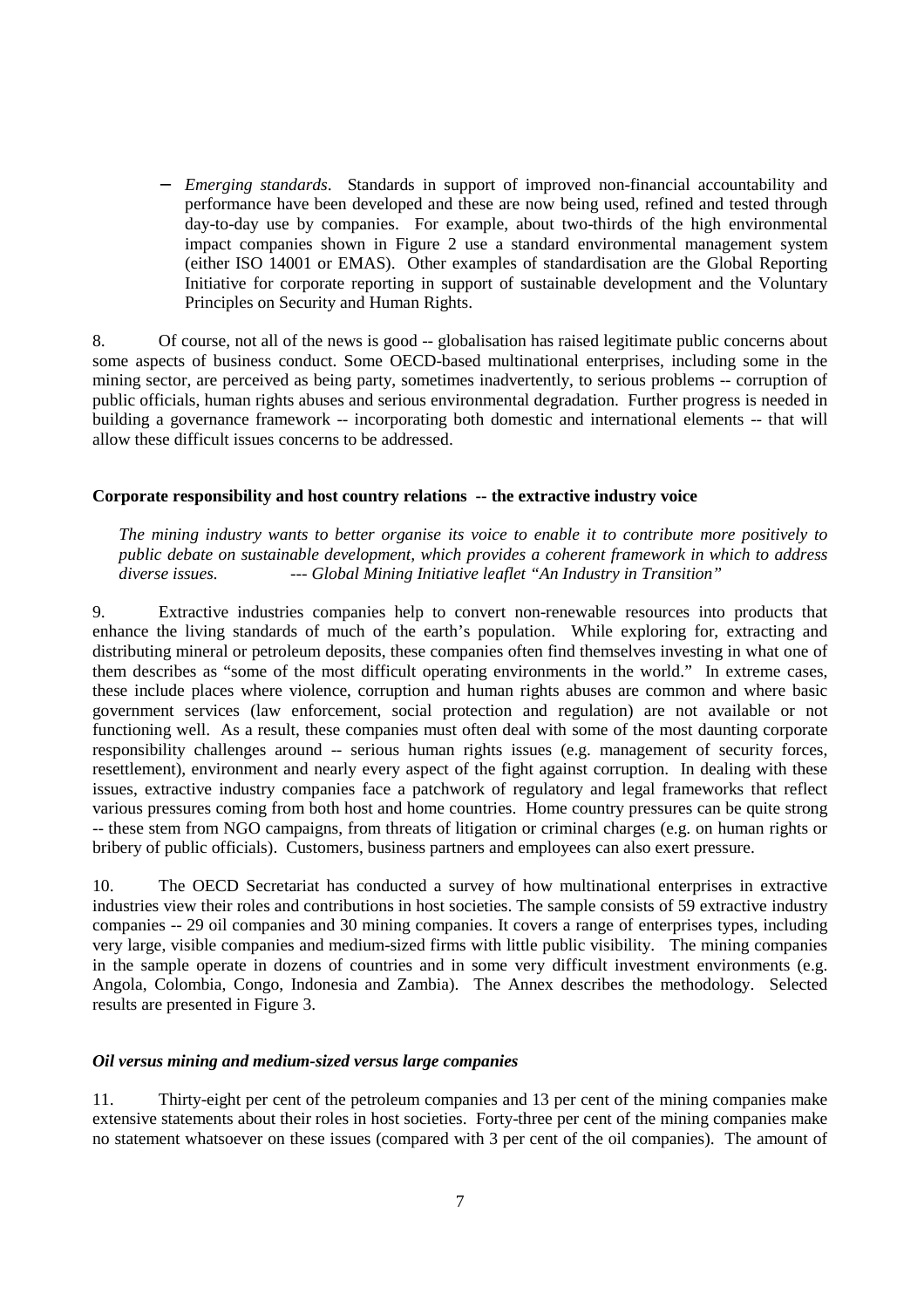material provided appears to be strongly correlated with the size and the public visibility of the companies. For example, all of the major oil companies except one have issued extensive policy statements and declarations. In mining, the so-called "seniors" (large companies) are much likelier to make public statements containing detailed explanations of policies and practices than the "juniors" (smaller, less visible companies).

12. The difference between oil and mining companies is striking. Because the oil companies often have a retail presence that mining companies would not usually have, this finding seems to support the view that consumer pressures and other pressures linked to high public visibility are important drivers of corporate responsibility initiatives in extractive industries. Because the analysis used the same set of textual attributes for mining and oil, this interpretation assumes that the relevance of the attributes is the same for the two sectors and, hence, that the corporate responsibility challenges facing them are largely similar (which may not be the case).

## *Provision of local social services and infrastructure*

13. Perhaps the most striking finding is the importance these companies place on the social services they provide in host countries. The survey suggests that large companies in extractive industries are heavily involved in the provision of social services and that they view these as being among their important contributions to host societies. Community development is mentioned by 55 per cent of the oil companies and 40 per cent of the mining companies. Education and medical services/infrastructure are the most frequently cited activities in this area -- 52 percent of the oil companies and 27 percent of the mining companies mention the building of schools and medical facilities. The development of drinking water infrastructure (31 per cent and 13 per cent, respectively) and of agri-food projects (31 per cent and 10 per cent, respectively) are also mentioned.

14. According to one study of mineral taxation, service and infrastructure provision has been a feature of mining company activities for over a hundred years<sup>1</sup>. This may be due, in part, due to the fact that many of their operations are located in remote regions or that (in the absence of fiscal mechanisms for revenue sharing with local populations) they may need to "buy" the support of local communities in other ways. Finally, according to some NGO and press analyses<sup>2</sup>, the attention given to these services' in companies' public statements reflects a "paternalistic" model of corporate social responsibility and a reluctance to face some important underlying issues.

## *Human rights, security forces and resettlement*

15. Thirty-five per cent of the petroleum companies and 17 per cent of the mining companies discuss respect of human rights as a business issue. Security issues are by 14 per cent of the oil companies and 3 per cent of the mining companies. A few companies -- almost all of them oil companies -- provide detailed information on how they manage security. The statements sometimes include vivid descriptions of violent incidents, involving employees, security forces or local people as well as explanations of how the incidents came about and how it was dealt with employees. Many of these incidents took place in Nigeria, but there are also descriptions of incidents in a few other countries. Three companies note that they are at times the target of extortion attempts.

<sup>1 .</sup> See Otto, James (1995) *Taxation of Mineral Enterprises*, Graham and Trotman/ Martinus Nijhoff. London, Dordrecht, Boston.

<sup>2 .</sup> See, for example, "Silence Total" in Vivant Univers Myanmar ou Birmanie? Pages 22-29.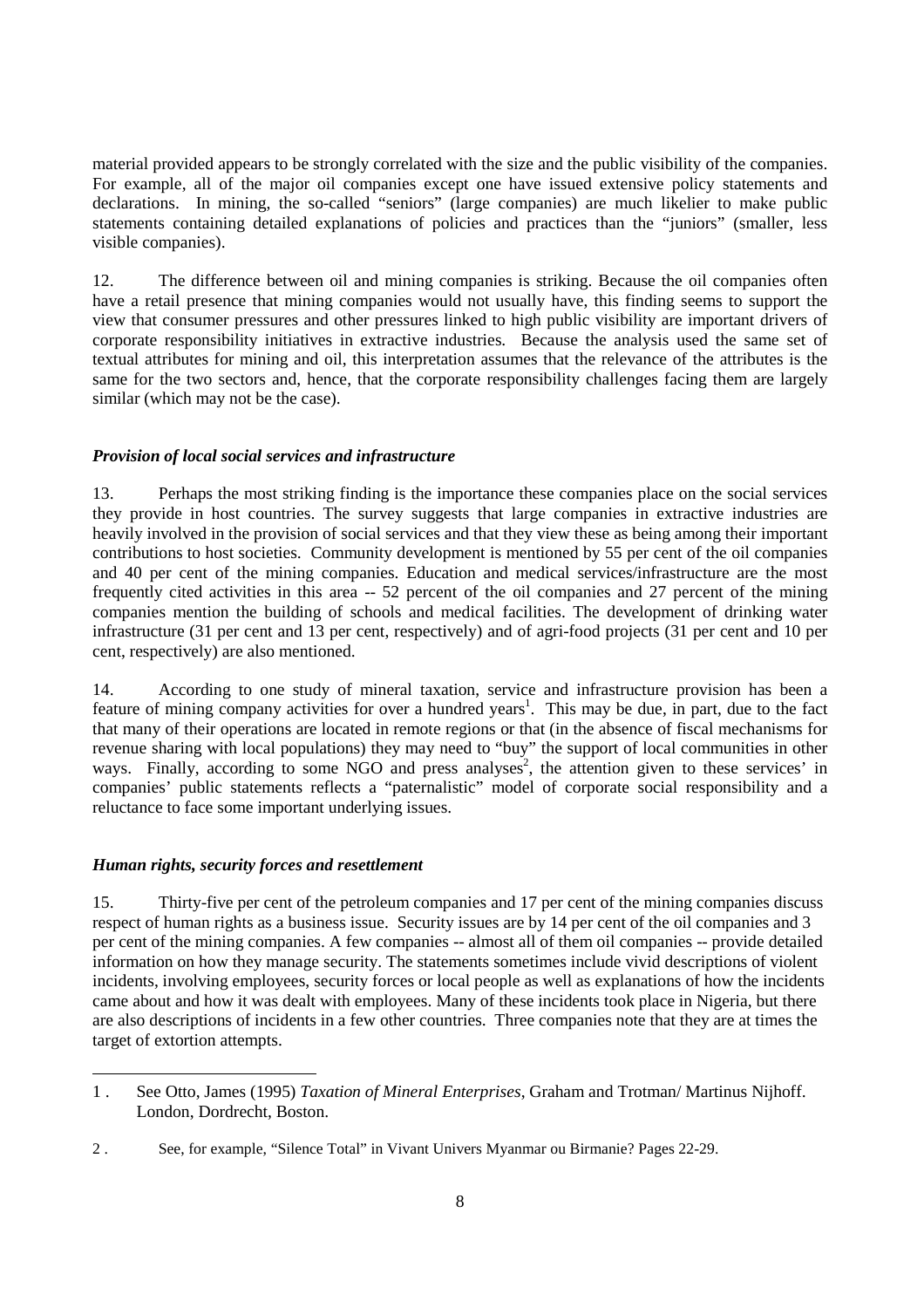# **Figure 3. Extractive Industry Firms: How They See Their Roles in Host Societies**

# **Integrated Oil and Gas Diversified mining and metals**



**Subjects addressed in statements (per cent of companies addressing subject)**



*Source: OECD.*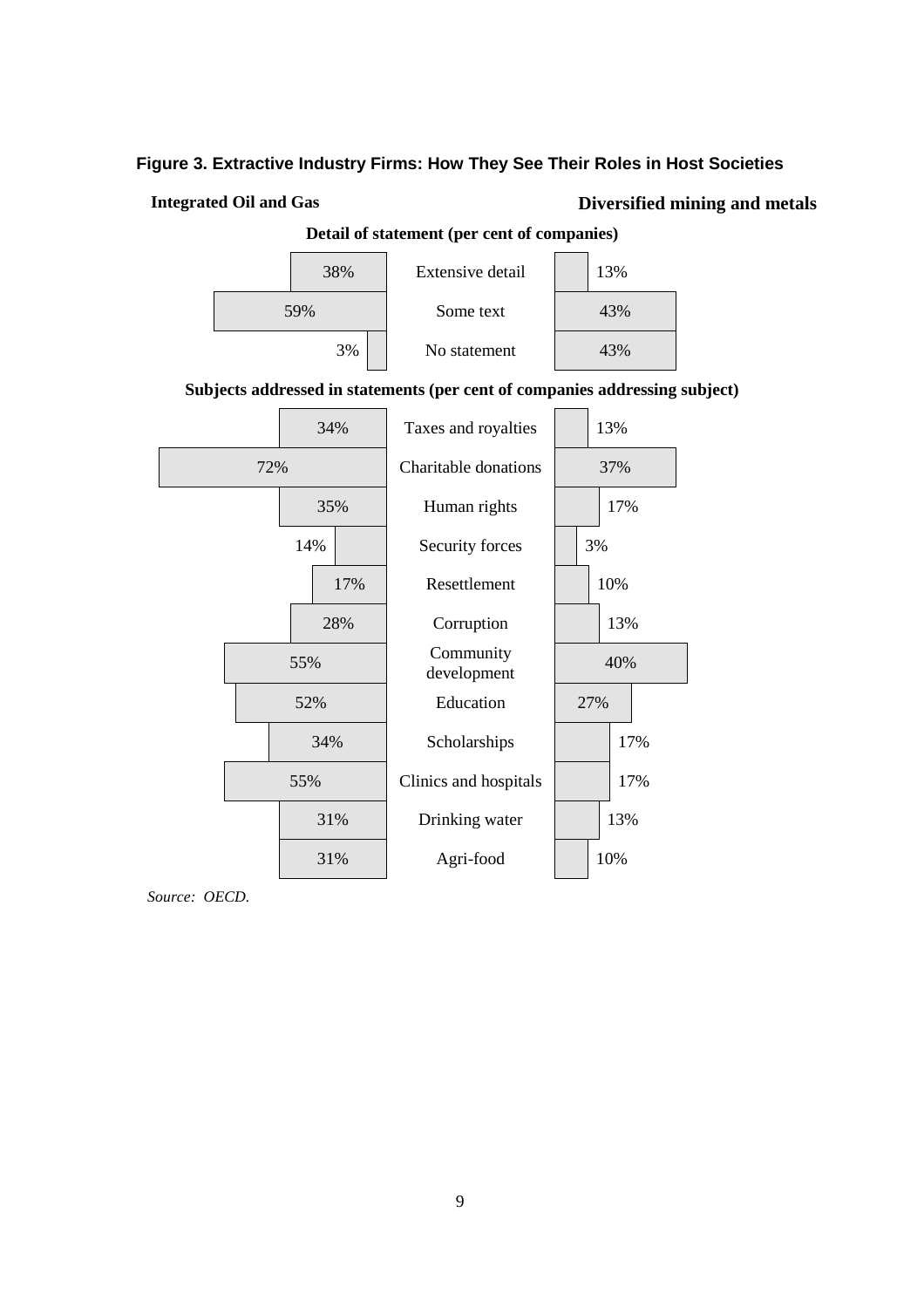16. Seventeen per cent of petroleum companies and ten per cent of mining companies mention resettlement operations and compensation principles. Two companies cite the World Bank Resettlement Guidelines and a few describe their compensation and resettlement practices in particular situations.

#### *Other host country issues -- revenue use and transparency*

17. This analysis shows that extractive industry firms are keenly aware of the potential contribution that their (often-large) tax and royalty payments can make to the economic development of host countries. Thirty-four percent of the petroleum companies and thirteen percent of the mining companies mention it. Overall, revenues paid to governments rank among the benefits most commonly cited by extractive industry firms.

18. However, approaches to this issue vary. Most statements simply acknowledge that the payments made to governments are large and that they constitute a major benefit for host societies. In contrast, a few of the largest companies provide detailed discussions of the concern that, in some host countries, little of this money makes its way to the broader population. Two oil companies describe partnerships with international financial organisations (IMF and World Bank) designed to "clarify how the income from … oil production is spent and accounted for." In the statements made by the sample companies, the situations in three countries are discussed in oil company statements -- Nigeria, Angola and Chad. Although there are industry wide initiatives to look at corruption issues in the mining sector, the issue of revenue use and transparency of host is not an important feature of their descriptions of host country relations, even among very large mining companies. The diamond industry -- where "conflict diamonds" and revenue use were the subject of a major NGO campaign -- is an exception, as the quote from the chairman of DeBeers (not in the Secretariat's sample) illustrates.

#### *Environmental statements*

19. It is worth noting that, in a separate textual analysis of the same 59 company sample, mining companies were more likely to discuss environmental management than oil companies (81 per cent of mining companies and 63 per cent of the oil companies discuss this issue; Figure 4). The Secretariat performed a detailed analysis of the environmental statements of the mining companies. 57 per cent of the mining companies provided detailed statements of their environmental management practices. Environmental impact statements and emergency preparedness are mentioned by 30 per cent of the sample. Half of the mining companies have EHS management systems and 23 per cent of these are certified. In terms of management tools used for compliance, employee training (30 per cent) and internal audit (37 per cent) were the most frequently cited. Thirteen per cent of the mining companies mention the use of external audits. Twenty per cent mention procedures for non-conformance and corrective action. 27 per cent issue an annual report on their environmental performance.

20. Mining companies appear to be more comfortable with environmental issues than with some other issues of host country relations (human rights, corruption, and resettlement). They are more likely to discuss these issues at length and they speak with considerable assurance on these matters. This is probably because they are (justifiably) proud of their accomplishments -- the development of managerial expertise and of behavioural and management standards -- in this area. The apparent assurance and relative willingness to take public positions on environmental matters may also reflect the fact that, while mining companies are in control of their internal environmental practices, the host country issues involve areas where the role and potential contribution of mining companies is necessarily only partial.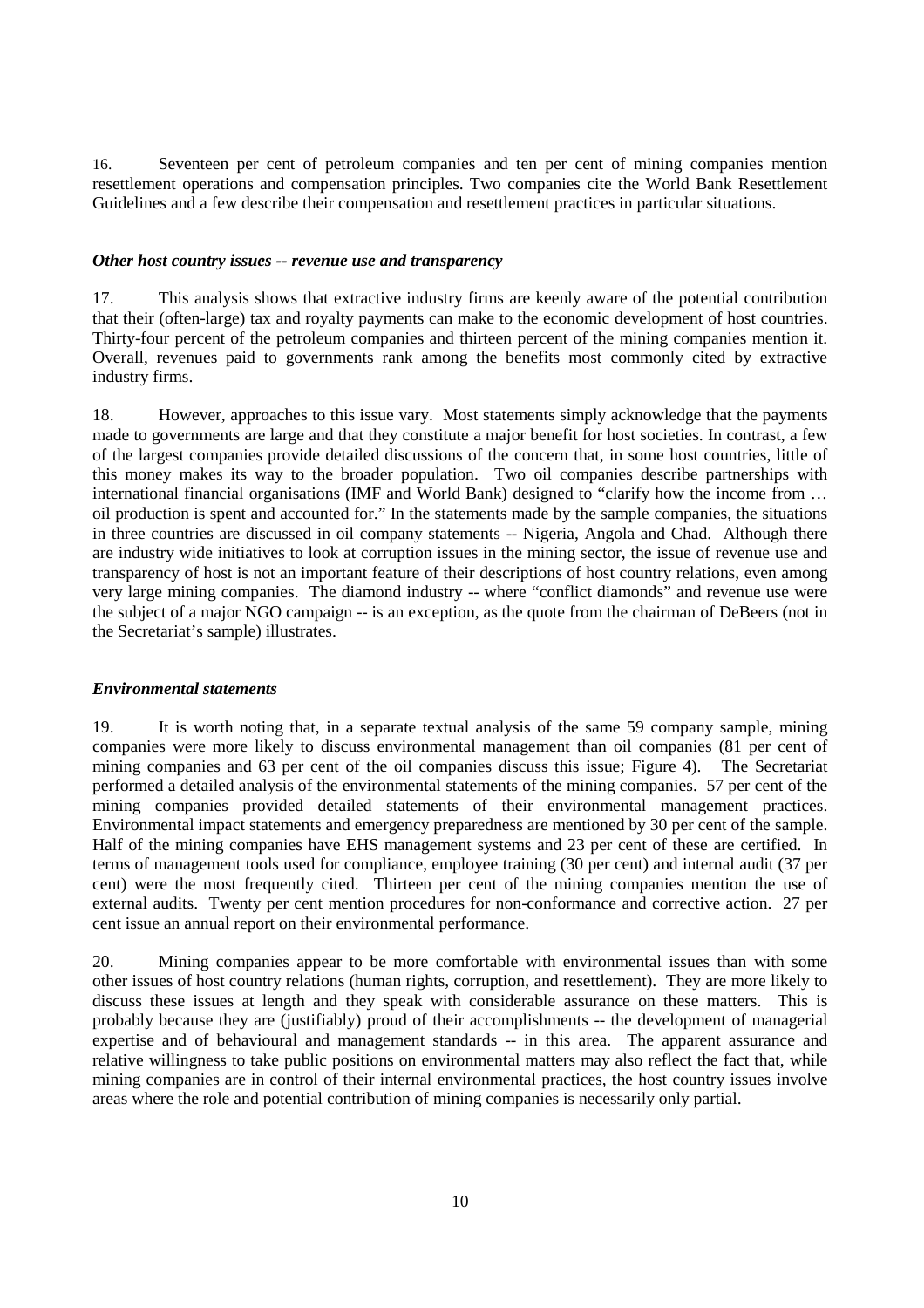

**Figure 4. Content of Environmental Statements by Mining Companies -- Selected Attributes**

(Per cent of companies mentioning attribute)

Source: OECD.

#### **Assessment -- strategic issues for mining companies**

*We need responsible government before we can have responsible business….*

*Survey respondent from Ghana -- "Corporate Social Responsibility: Making Good Business Sense" World Business Council for Sustainable Development January 2000.*

21. This exploration of the corporate responsibility initiatives of OECD-based multinational enterprises in extractive industries gives grounds for hope, but also for some fundamental concerns. The hope stems from the impressive progress that companies have made in some areas of corporate responsibility. Many companies have accumulated managerial expertise and contributed to the emergence of standards. OECD research indicates that progress in the area of environmental management has been particularly strong and that mining companies have contributed in important ways to this progress. The analysis of public statements suggests that mining companies speak with considerable confidence about their environmental initiatives and tend to use a common vocabulary when describing their management principles.

22. The concerns stem from some intractable governance issues -- especially domestic governance in some host countries (corruption, protection of basic rights, etc.). Private initiatives in mining are essential complements to regulation, law and other forms of social control of business, but they cannot replace them. The environmental performance of mining companies cannot be disassociated from the quality of the signals and incentives they receive from host societies. Despite the significant progress these companies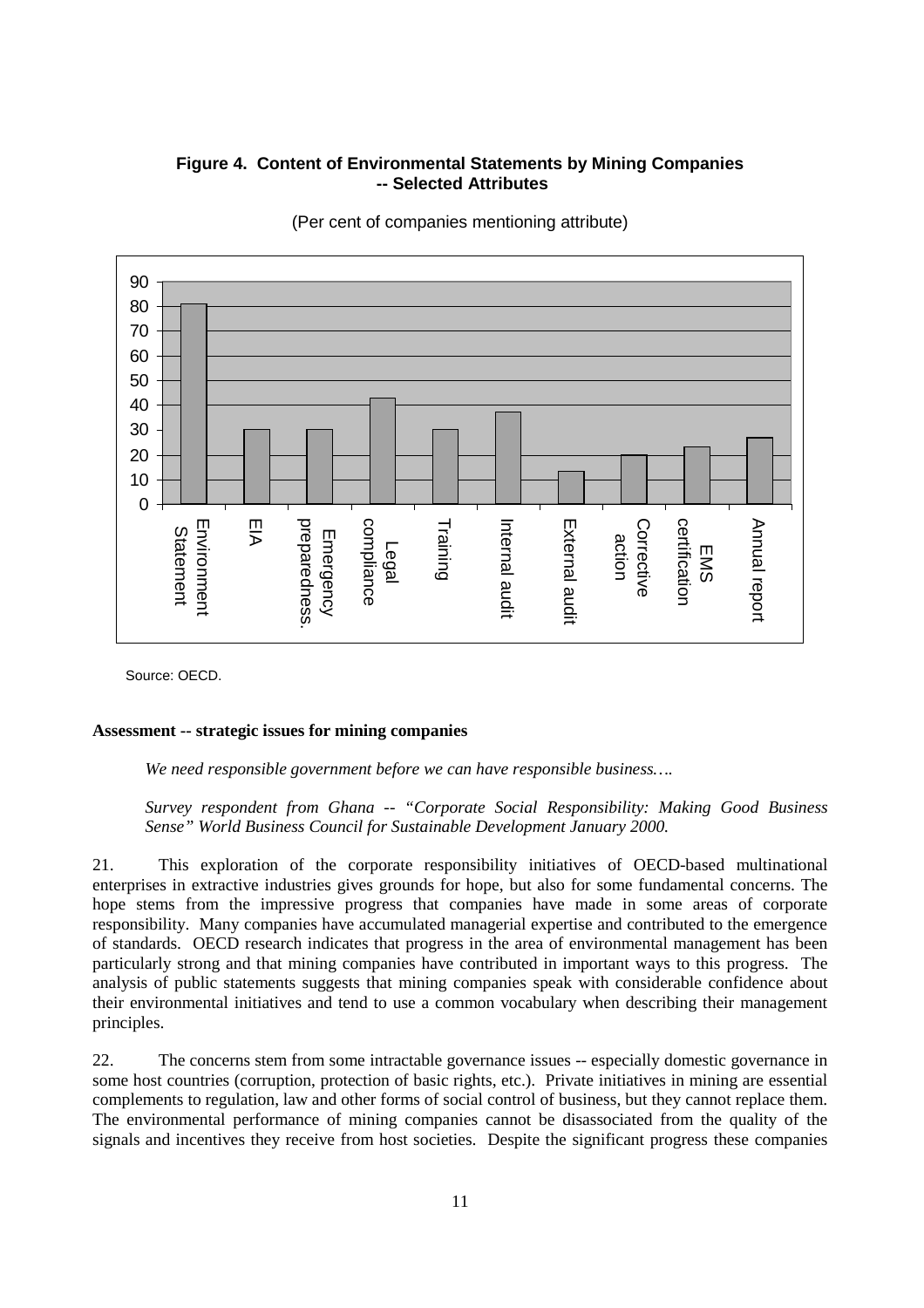have made in devising principles and practices for managing their operations, they still need appropriate regulatory, legal and "softer" inputs from host societies. All countries have governance problems, but these seem to be more acute in some countries than others. As extractive industry companies themselves acknowledge in their public statements, they invest in some of the most difficult operating environments in the world. Corruption -- including not only bribery, but misuse of public funds and self dealing in other areas of public management (privatisation, regulation, etc.) -- is particularly harmful to the quality of governance and to the prospects for reform<sup>3</sup>. A basic question for international mining companies is -- to what extent do they feel they have a role to play in helping some host countries to improve their governance frameworks?

23. The survey of mining companies' public statements suggests that they focus primarily on environmental issues and on their provision of social services and infrastructure. Many of them mention the tax benefits that host countries receive in general terms. However, most of them avoid broader governance issues, such as the use and transparency of tax and royalty payments or other aspects of company-host country relationships. This is understandable -- dealing with such issues casts them in unaccustomed roles and takes them into areas where the amount of control they have is limited.

24. The way that mining companies think about these issues is important. They are often among the best informed outside actors in some countries and they help frame the debate on the development agenda. At the same time, the influence that mining companies have in host countries, while often significant, does have limits. In addition, public governance problems in these countries are sometimes so severe that trying to act responsibly can be a serious competitive handicap (especially in such areas as combating corruption). Yet, many multinational enterprises recognise that it is in their interest to contribute to the search for solutions. There is some evidence that some extractive industry companies have begun to act on broader governance issues. The OECD study shows that a few very large oil have made detailed public statements on host country revenue use and transparency. Mining industry associations have been looking at such issues as corruption and revenue use in host societies, but, judging from their public statements, individual mining companies have relatively little to say.

25. The search for improved governance will not be an easy one and will require action on many fronts. It will be prudent for companies to act in partnership with each other, with host and home governments and with international organisations. It will be necessary to join forces in trying to help these countries establish a sound institutional basis for sustainable growth. The role of extractive industry companies can play in this process is an important one, but it is necessarily only partial.

26. Fortunately, co-operative action in this area will benefit from growing consensus. Recognition of the importance of public and private governance in raising economic, social and environmental welfare now seems to have taken hold and to enjoy considerable support in many circles. For most countries, the next frontier is actually doing it. The OECD, through its distinctive peer review process and its experience in consensus-based "soft" rule making, is well positioned to help.

<sup>3 .</sup> See, for example, "The Causes and Consequences of Corruption: Economic Analyses and Lessons Learnt" by Jean Cartier-Bresson. In *No Longer Business as Usual*. OECD 2000.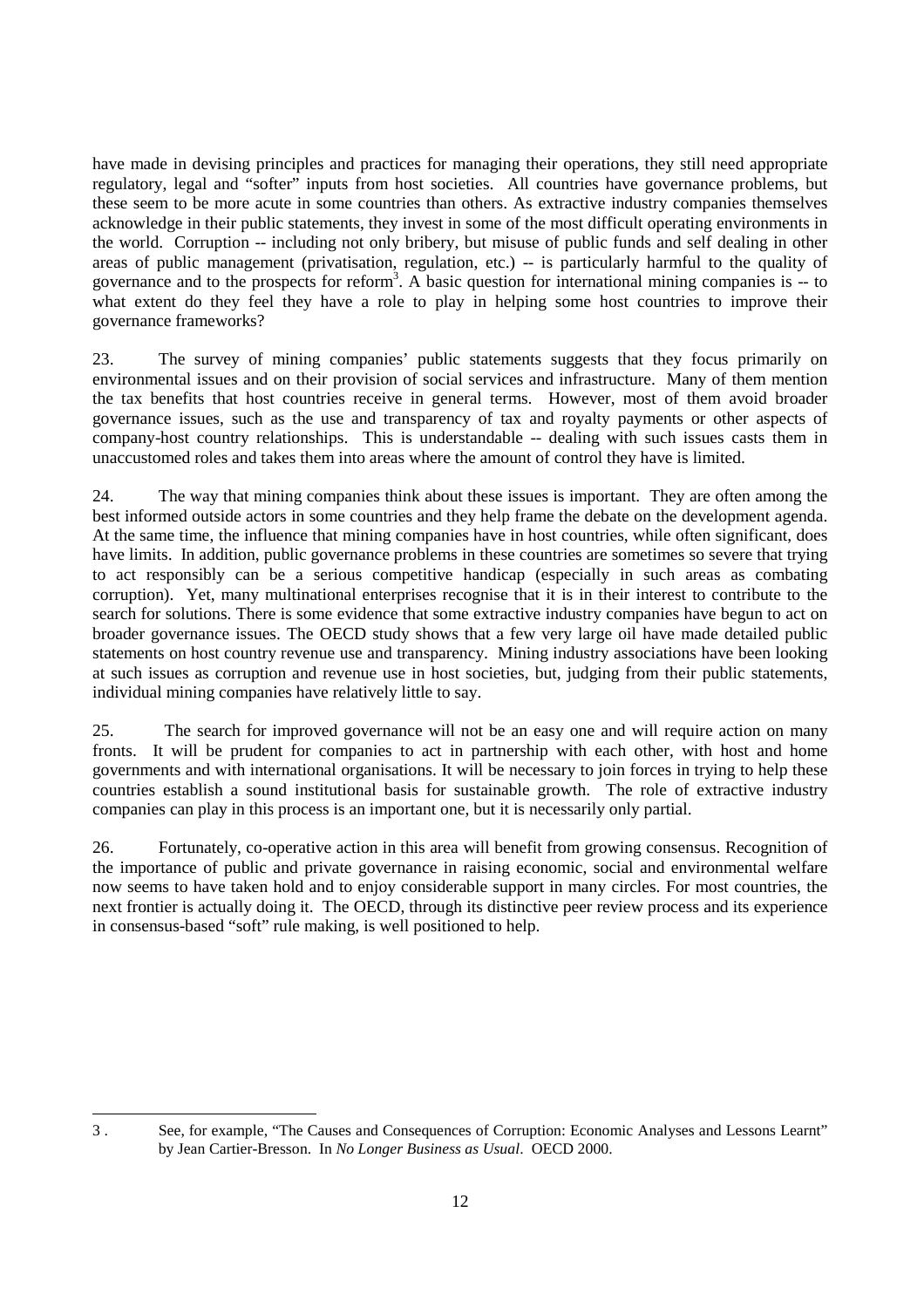#### **The OECD contribution -- peer review and soft norms**

*… the OECD is uniquely placed to contribute to the building of a better world… [It] can move quickly and act flexibly in fields where the advanced countries of the world are able to provide leadership in tackling new global problems like corporate governance, corruption and money laundering... It can help us understand issues better, encourage best practices and, when more formal action is called for, it can be a forum for developing rules of the game.*

*Donald Johnson, Secretary General of the OECD "Fostering International Investment and Corporate Responsibility" March 2000.*

27. The OECD helps governments improve policy across many fronts. The two pillars of OECD activity are its distinctive peer review process and the creation of consensus-based, non-binding behavioural norms for governments and private actors. The latter instruments do not generally have the force of law<sup>4</sup>, but they provide international benchmarks for public policy and private conduct. They complement and reinforce the private initiatives just described.

28. Peer reviews take place in relation to many aspects of public policy -- macroeconomic, international investment, competition and regulatory reform and taxation, to name but a few. In the area of anti corruption, the peer review processes in support of the OECD Bribery Convention, the anti-money laundering initiative<sup>5</sup> and work promoting integrity of public management are particularly noteworthy.

29. Norms have been developed in such areas as fiscal management, competition policy and tax policy and enforcement. While these are not binding, they do provide benchmarks for evaluating various aspects of public sector operations. A particularly important example is the OECD Corporate Governance Principles. These provide guidance, relevant for any country with formal financial markets, on the private governance characteristics that law and regulation should be attempting to foster among private enterprises. Also noteworthy is the OECD's Development Assistance Committee's development of guidelines on conflict prevention. A compilation of guidance and policy statements on work in this area has just been published as *Helping Prevent Violent Conflict* which includes a chapter on "Working with Business".

30. Of course, private companies are also important actors in this. Working with business and labour representatives and with NGOs, the OECD members  $-$  together with six non members<sup>6</sup> $-$  are working to promote the OECD Guidelines for Multinational Enterprises (see Box for more detailed description). These are non-binding recommendations for business conduct covering such areas as labour relations, environment, combating bribery and consumer protection). Although observance of the Guidelines is voluntary for companies, they represent a binding commitment for the 36 adhering governments -- they agree to see that they are understood and observed by multinational companies operating in or from their territories. The Guidelines are part of the Declaration on International Investment, an OECD instrument

<sup>4 .</sup> The OECD Bribery Convention is an important exception. The 35 signatories of the Convention are required to align their national legislation with the principles established in the Convention.

<sup>5 .</sup> The Financial Action Task Force (FATF) is responsible for this initiative. FATF is housed within the OECD, but that has a somewhat different membership.

<sup>6 .</sup> Argentina, Brazil, Chile, Estonia, Lithuania and Slovenia have adhered to the OECD Declaration. Latvia, Singapore and Venezuela have asked to adhere.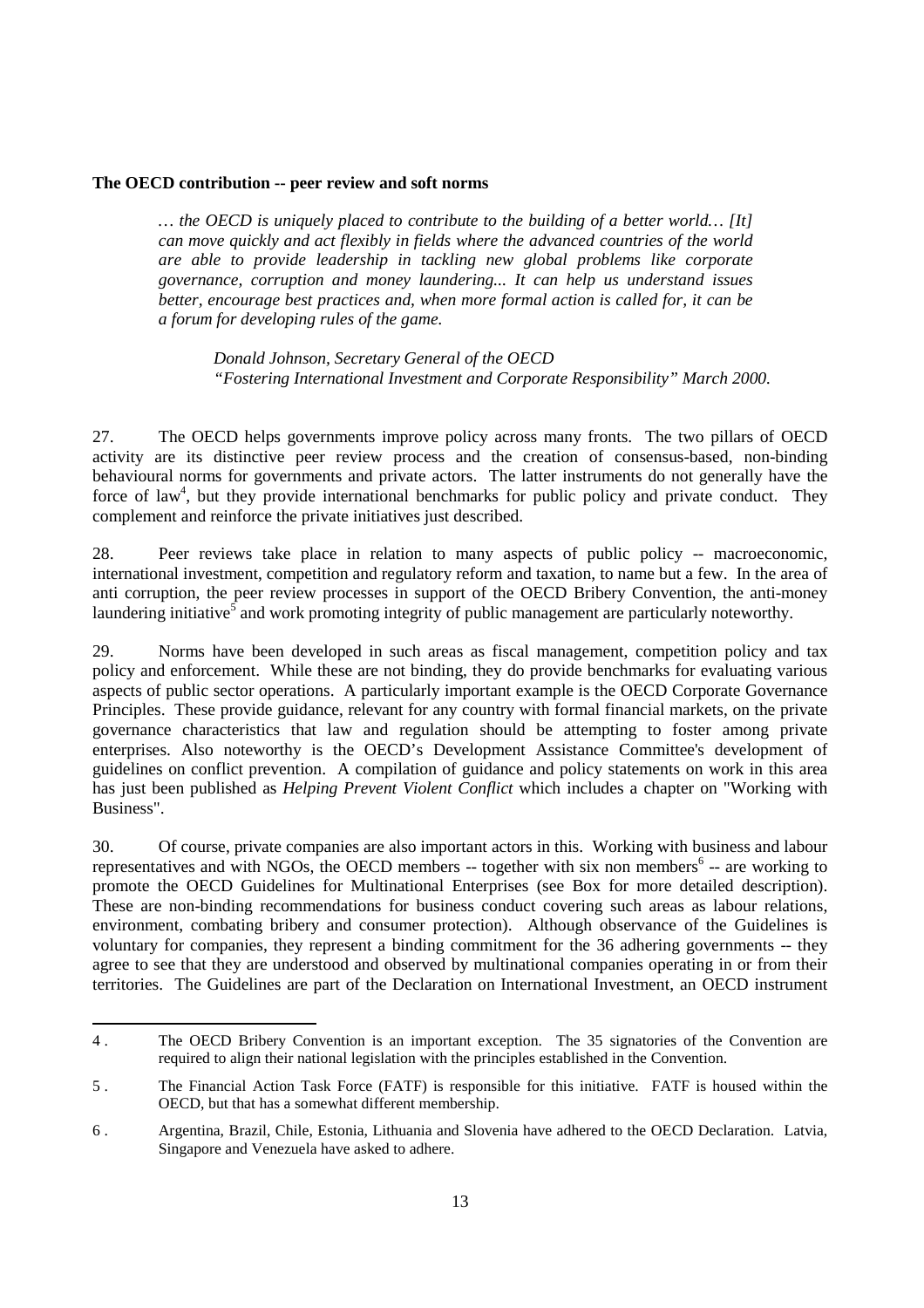that provides a comprehensive and balanced approach for governments' treatment of foreign direct investment and for enterprises' activities in adhering countries. The Declaration enshrines the OECD's core investment values  $-$  transparency, non-discrimination and investment protection<sup>7</sup>. Finally, the Corporate Governance Principles, in addition to being relevant for public policy makers, also provide guidance on governance for private-sector actors.

31. These processes are not the preserve of the OECD countries alone and, increasingly, nonmembers are associating themselves with all aspects of OECD work. Non-members participate in the work of most OECD Committees. Six non-member countries (including some with major mining interests) have adhered to the OECD Declaration on International Investment. Non members are also involved in the OECD's work on combating bribery and in anti-money laundering.

#### **Conclusions and next steps**

32. So, in conclusion, where does this leave us? Mining companies have made much progress in controlling their environmental outcomes and no doubt this progress will continue. Their efforts are an essential component of any overall system designed to get better environmental outcomes from mining activities. However, these measures cannot be effective if the overall framework in which they operate is working poorly. Given the problems in the governance framework in some countries important for mining, credibility may prove to be elusive for many mining company initiatives. No amount of external verification of codes, no amount of multi-stakeholder dialogue -- valuable as these might be -- can make up for political processes that are perceived as illegitimate or corrupt, or for societies where basic rights aren't respected. A fruitful way forward on this is for mining companies to deal with the question of governance head on and to be seen, not as solving, but as contributing to the search for solutions for what are often very deeply rooted, stubborn problems.

33. Mining companies have an important, but necessarily only partial, role to play in improving host country framework conditions. In responding to this challenge, they have sponsored anti-corruption activities in their industry associations and have begun to look at what happens to mining tax revenues once they enter public financial systems and at the transparency and design of the financial arrangements that link them to host countries. This is useful. For the future, mining companies could usefully act to deepen their co-operation with other companies, with international organisations such as the OECD and with home and host governments to advance an overall governance agenda that already enjoys widespread consensus among all these actors. OECD experience shows that, even with general agreement on the desirable thrust of policy reform, the difficulty always lies in doing it. Mining companies can help by creating momentum for reform and the OECD hopes to work with them and with non-member actors in building governance systems that will foster equitable distribution of the benefits and management of the costs of mining sector investment.

7. The OECD Declaration on International Investment and Multinational Enterprises comprises, in addition to the OECD Guidelines, the following instruments: 1. The National Treatment Instrument in which adhering countries commit to treating foreign- controlled enterprises operating in their territories no less favourably than domestic enterprises in like situations; 2. Conflicting requirements instrument, which calls on countries to avoid or minimise conflicting requirement imposed on multinational enterprises by governments of different countries; 3. An instrument on international investment incentives and disincentives, which provides for efforts among adhering countries to improve co-operation on measures affecting international direct investment.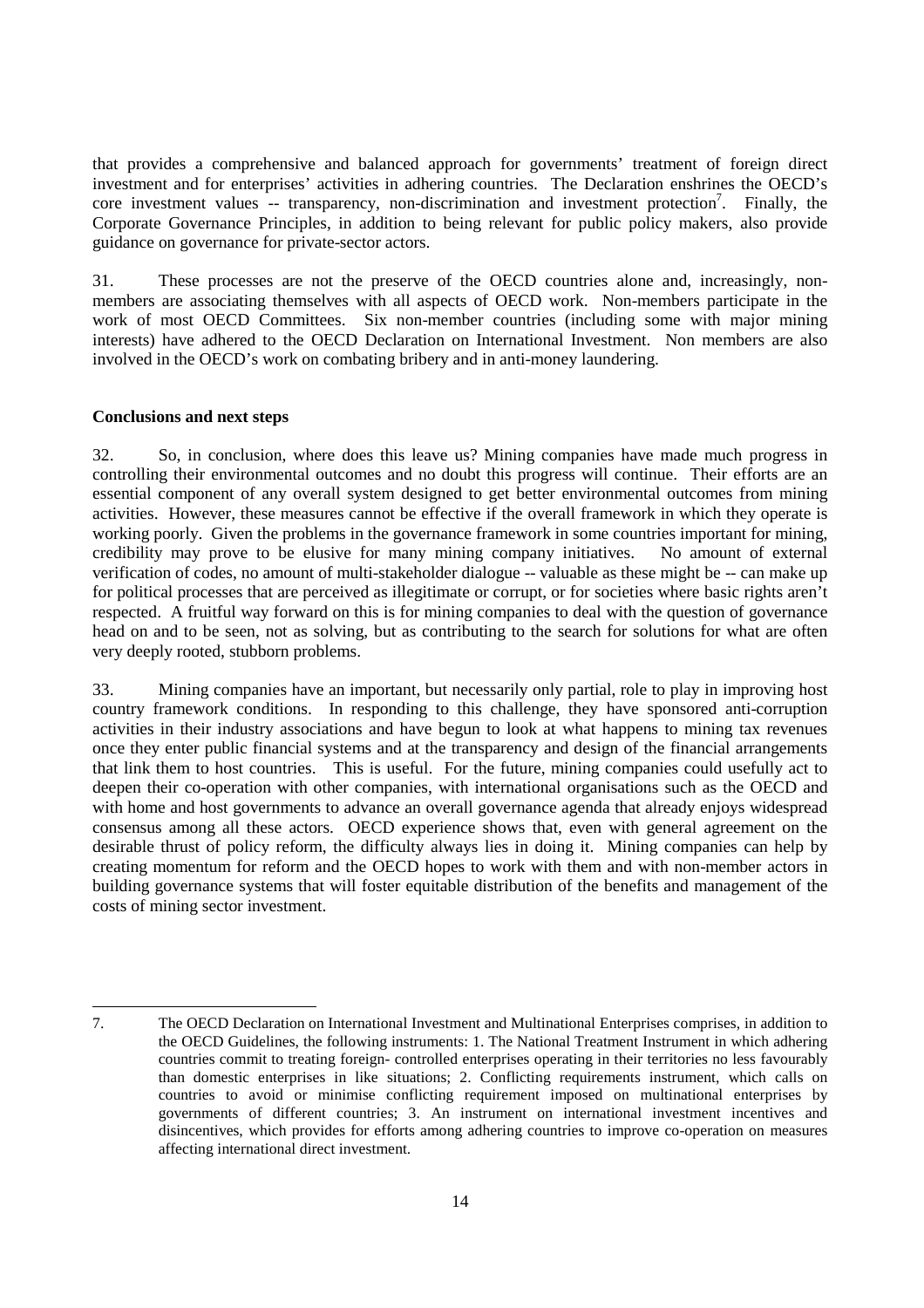# **Box -- The OECD Guidelines for Multinational Enterprises**

The Guidelines are recommendations addressed by governments to multinational enterprises operating in or from adhering countries (the OECD members plus Argentina, Brazil, Chile, Estonia, Lithuania and Slovenia). They provide voluntary principles and standards for responsible business conduct in a variety of areas including employment, human rights, environment and information disclosure. Although many business codes are now publicly available, the Guidelines are the only multilaterally endorsed and comprehensive code that governments are committed to promoting. The Guidelines' recommendations express the shared values of governments of countries that are the source of most of the world's direct investment flows and home to most multinational enterprises (MNEs). The aim to promote the positive contributions that multinational companies can make to economic, environmental and social Progresso.

It is possible to read these recommendations as an approach to the Development agenda that is now confronting the international community. The approach of the Guidelines is not one of regulation; rather it favours co-operation and accumulation of expertise in order to enhance further the benefits of international investment. A few illustrations:

- *Technology and human capital*. In their chapters II, IV and VIII, the Guidelines recommend a series of steps that MNEs should take to facilitate technology diffusion and human capital accumulation in host countries – two areas which have long been recognised as central to growth and productivity increases in less developed countries;
- *Local communities*. In their chapter II and others, MNEs are asked to co-operate with local communities, keeping in mind the distinctive needs of different communities as well as their cultural diversity;
- *Refrain from seeking exemptions*. The Guidelines also ask MNEs to refrain from seeking or accepting exemptions from host country regulatory requirements in areas such as environment, labour or financial incentives. This echoes efforts by developing countries to avoid being trapped into some kind of a "race to the bottom" or in a zero sum game of incentive-based competition to attract FDI, which in the long run benefits no country;
- *Labour management practices*. The Guidelines cover all core labour standards and underline the importance of capacity building in host countries through local employment and training. recommendations draw on an agreed body of international thought on labour rights, most of it developed in the International Labour Organisation. Far from imposing inappropriate labour standards on developing countries, the Guidelines enhance the positive role that multinational enterprises can play in helping to eradicate the root causes of poverty, through their labour management practices, their creation of high-quality jobs, and their contribution to economic growth.
- *Fight against bribery*. Chapter VI enlists MNEs in the fight against bribery and corruption in host countries – an area which, we know, an increasing number of developing countries' governments now consider central to their reform efforts;
- *Disclosure*. Chapter III on disclosure promotes business transparency on the basis of the standards set forth in the OECD Principles of Corporate Governance. Further global dissemination of these standards will promote development by strengthening the effectiveness and robustness of financial systems everywhere.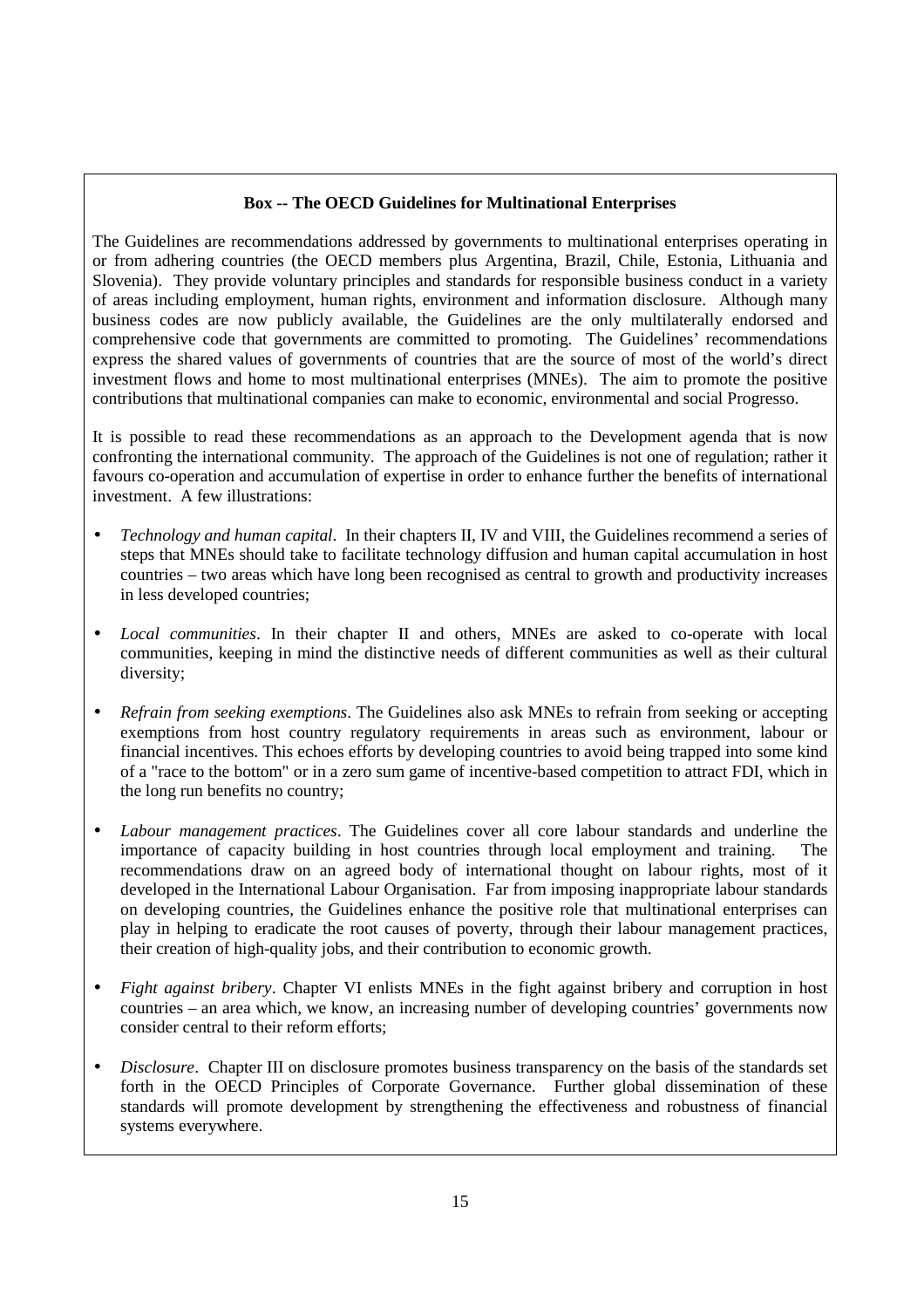• *Human rights*. The Guidelines also contain provisions asking MNEs to respect the human rights of all people affected by their operations. While the countries adhering to the Guidelines recognise that governments play the primary role in protecting human rights, companies can help in a number of important ways. Respect of human rights is increasingly viewed as the most fundamental feature of successful market systems. Thus, the business community's assistance in promoting human rights will not only help reduce the suffering caused by human rights abuses, but will promote economic development.

The implementation of the Guidelines relies on National Contact Points (NCPs). The NCP, often a government office, is responsible for encouraging observance of the Guidelines in its national context and for ensuring that the Guidelines are well known and understood by the national business community and by other interested parties. Because of the central role it plays the NCP is a crucial factor in determining how influential the Guidelines are in each national context.

In addition to making sure the Guidelines are well known in their countries, the NCPs also oversee something called "specific instances." This provides for what can be thought of as a soft whistle-blowing facility. Any interested party may call alleged non-observance by companies of the Guidelines recommendations to the attention of a National Contact Point. However companies cannot be forced to participate in this process nor are any formal sanctions provided for. The spirit of the Guidelines is not one of punishment or retribution. Rather, the National Contact Points seek to reinforce individual companies' understanding of and commitment to the recommendations set forth in the Guidelines**.** The first annual report on the Guidelines, made public this fall, shows that numerous specific instances have been considered or are under consideration. The second annual meeting, to be held in June 2002, will provide the first insights as to how well these institutions are working and as to how they might be improved.

The Guidelines have a distinctive contribution to make and they are complementary to other global instruments for corporate responsibility, such as the UN Global Compact. The OECD Guidelines, are firmly rooted in inter-governmental and national government processes and are informed by extensive consultations with business, labour and civil society.